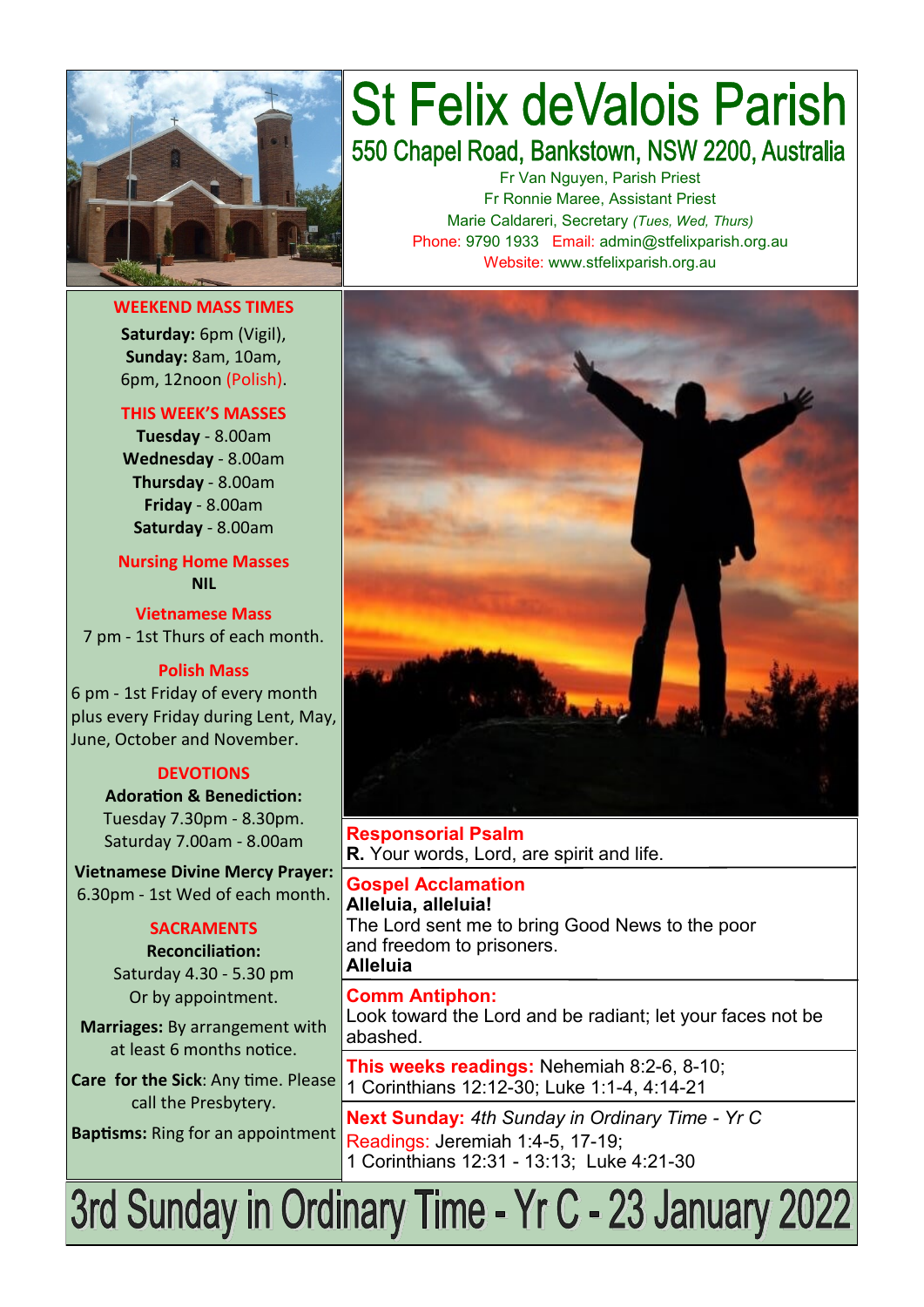# Continue the mission

Reflection Jesus was the one sent by God to bring salvation to the world. Jesus announced that mission using the framework we hear in today's Gospel from the prophet Isaiah: glad tidings will be brought to the poor, liberty to captives, recovery of sight for the blind, and freedom for the oppressed. Jesus inaugurates the Kingdom of God in his person—through his life, death, and Resurrection. We are charged with the task of continuing the mission that Jesus began. Jesus set the framework for all of us when he announced his ministry in today's Gospel. Jesus also gave us the helper we would need to enable us to participate in his mission. The Holy Spirit has been given to us so that we, the Church, might serve the Kingdom of God.

Gather with your family and suggest that they try to picture the vision that Jesus describes using the words of the prophet Isaiah as you read today's Gospel, Luke 1:1-4; 4:14-21.Think about your neighbourhood, your community. What are the situations and who are the people who most need to see this vision fulfilled? What steps would be necessary to make the vision a reality for them? Make a family commitment to pray for the Kingdom of God and to take a particular action that will address a need you see in your community. Ask the Holy Spirit to help you by praying the Prayer to the Holy Spirit.

*© Copyright Loyola Press All Rights Reserved. Used with permission. [www.loyolapress.com](http://www.loyolapress.com)*

## **Become a Catechist or Helper in 2022**

Half of Catholic children in Sydney are in public primary and high schools. Share the hope and joy that Jesus brings with them and become a catechist or helper, ready to start in Term 1, 2022. Starting off as a helper, you'll receive easy step-by-step lessons and hand out activity books in primary schools. Find out more about the work catechists do here, whether at primary or secondary level: https:// ccd.sydneycatholic.org/ "Being a catechist is the most spiritually fulfilling thing I've done"- Rose. Talk with Fr Van or Fr Ronnie or contact our Catechist Coordinator Bev Lamaro on 0409 710 703.

### **Fight poverty with your used stamps!**

We are helping Mary MacKillop International collect used postage stamps to help with poverty overseas. If you have some mail with used stamps on them please cut off the stamp, leaving a generous margin of the envelope all around the stamp and bring them in to the Parish Office. We will be collecting until the end of January.

**Volunteers are urgently needed in the following ministries. Piety Stall, Altar Society, Ministers of the Word, Catechists or helpers. Please come forward and help your Parish. See one of the priests after Mass or contact the Parish Office.** 

### **PLANNED GIVING PROGRAM REQUEST FORM**

#### **Would you like to become a regular contributor to the Parish?**

If so, please fill in this slip and return it to the Parish Office. Otherwise send an e-mail with your details to Marie at admin@stfelixparish.org.au

| <b>Name</b>                            |                                               |                                                     |  |  |
|----------------------------------------|-----------------------------------------------|-----------------------------------------------------|--|--|
|                                        |                                               |                                                     |  |  |
| $F$ mail $\cdot$                       |                                               |                                                     |  |  |
| <b>WOULD LIKE</b><br><b>FNVFI OPFS</b> | WOULD LIKE TO CONTRIBUTE<br>USING CREDIT CARD | WOULD LIKE TO CONTRIBUTE<br><b>VIA DIRECT DEBIT</b> |  |  |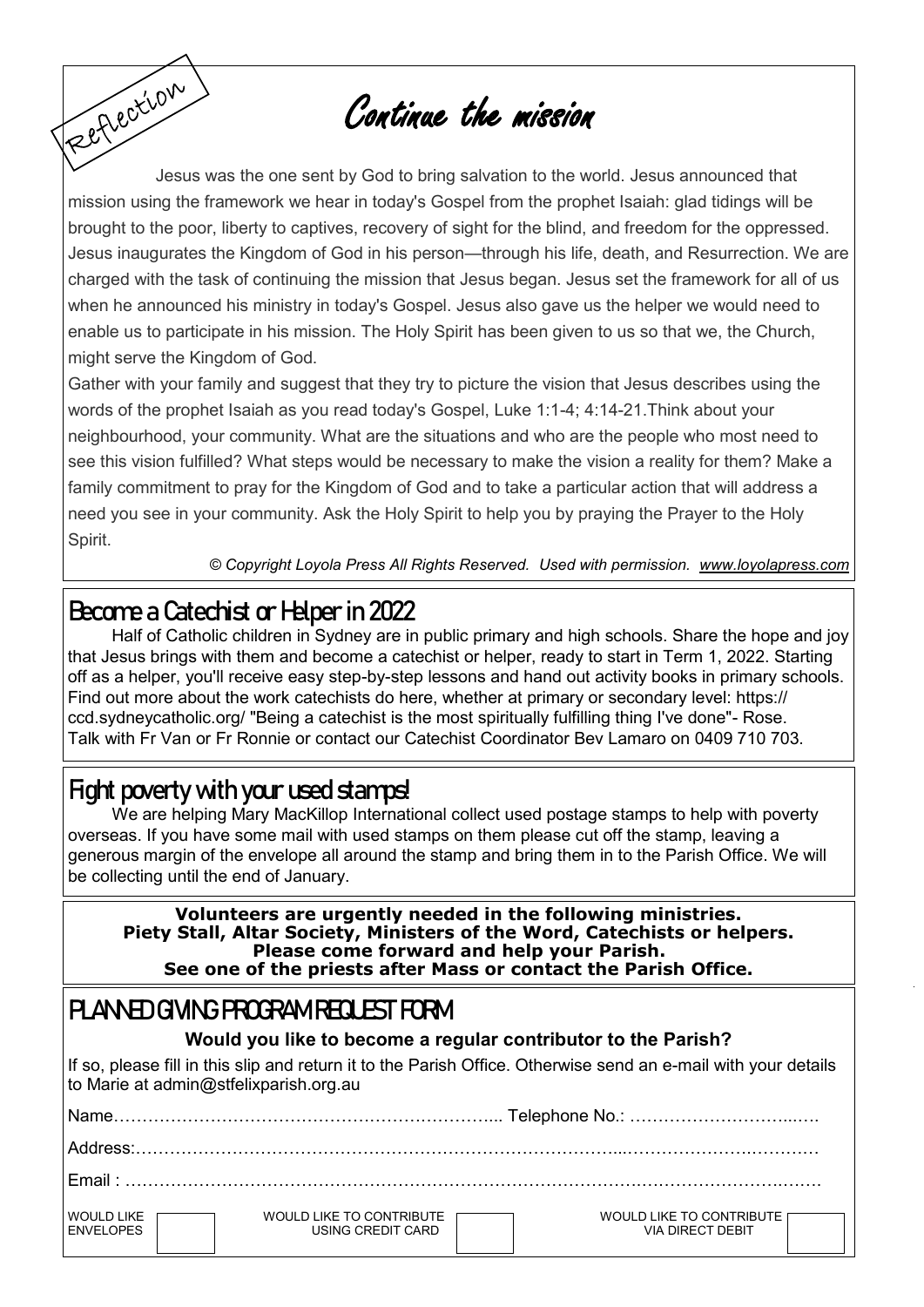## **GOSPEL: Luke 1:1-4; 4:14-21**

#### **A reading from the holy Gospel according to Luke.**

*The scriptures were fulfilled on this day.*

Seeing that many others have undertaken to draw up accounts of the events that have taken place among us, exactly as these were handed down to us by those who from the outset were eyewitnesses and ministers of the word, I in my turn, after carefully going over the whole story from the beginning, have decided to write an ordered account for you, Theophilus, so that your Excellency may learn how well founded the teaching is that you have received.

Jesus, with the power of the Spirit in him, returned to Galilee; and his reputation spread throughout the countryside. He taught in their synagogue on the sabbath day as he usually did. He stood up to read, and they handed him the scroll of the prophet Isaiah. Unrolling the scroll he found the place where it is written:

The spirit of the Lord has been given to me, for he has anointed me. he has sent me to bring the good news to the poor, to proclaim liberty to captives and to the blind new sight, to set the down trodden free, to proclaim the Lord's year of favour.

He then rolled up the scroll, gave it back to the assistant and sat down. And all eyes in the synagogue were fixed on him. Then he began to speak to them, 'This text is being fulfilled today even as you listen<sup>'</sup>

The Gospel of the Lord.

**Praise to you, Lord Jesus Christ.**

Mass Intentions: Recently Deceased: Tony Lahood; Dorothy Stanton; Joseph Tran Ba Phu; Joseph Tran Ba Cuong; Anna Nguyen Thi Thinh

**Anniversary:** John Ashe

**Deceased:** Maria Mun; JB Nghi; Maria Ngo; Theresa Nga; Rosa Nguyet; Phero Nguyen Lien; Phaolo Nguyen Nhu Hung; GB Nguyen Ngoc Han; Maria Dao Thi Man; Maria Nguyen Thi Mai Hien

**Sick:** Tom Quilty, Jason Timbs & Bart Hennely, Dau (Xuan); Gerard Go; Fatima Fernandes; Marian Periera; baby Alan Dien Quan Nguyen; Monina Rodriguez Pineda; Tenshi Asriel Magdaleno Arcenas; Rose Nuner; Maria Carta; Teresita Martinez; Maria Kovatsun; Frannie; Madelyn Nicole; Jun Ibarra; Abida Gill; Vo Van Kiet; Maria Bui Thi Don; Josette Ackad; Nivea Wani; Diana Emilie Perez; Billy; Lagi Amoa; Clarence Ally; Jane Aquino; Connie Naumanen; Glory Bereira; Gladyse Broudou; Jenny; Hoa Mai; Wayne Waters; Rosa House; Nivea Wanigesekera; Annick Duval; Henriette Tam Tinh Lam; Phyllis Vujkovic; Sandra Whaites

| <b><i>INGERIY INDSIGIS</i></b> |                         |                         |                  |                      |                                                                                                                           |                          |  |  |  |  |  |
|--------------------------------|-------------------------|-------------------------|------------------|----------------------|---------------------------------------------------------------------------------------------------------------------------|--------------------------|--|--|--|--|--|
|                                |                         |                         |                  | <b>23 JANUARY</b>    |                                                                                                                           |                          |  |  |  |  |  |
| Reader 1                       |                         | <b>Patrick Abourizk</b> | Joseph Dang      |                      | Helen Vujevic                                                                                                             | <b>Anthony Eltarraf</b>  |  |  |  |  |  |
| Reader 2                       | <b>Emmanuel Icard</b>   |                         | Robyn Molloy     |                      | <b>Anthony Rowe</b>                                                                                                       | $\epsilon$               |  |  |  |  |  |
| Acolyte                        | Tuyen Tran (A)          |                         | An Dang (A)      |                      | Thong Tran (A)                                                                                                            | Thanh Vu (A)             |  |  |  |  |  |
| Choir                          | <b>SMMC</b>             |                         | <b>SSOG</b>      |                      | St Felix                                                                                                                  | Jess                     |  |  |  |  |  |
| <b>30 JANUARY</b>              |                         |                         |                  |                      |                                                                                                                           |                          |  |  |  |  |  |
| Reader 1                       |                         | Gloria Booby            | Imelda Dela Cruz |                      | Mary O'Hea                                                                                                                | Anthony Tran             |  |  |  |  |  |
| Reader 2                       | <b>Patrick Abourizk</b> |                         | Kiara Asuzu      |                      | Helen Vujevic                                                                                                             | $\epsilon$<br>$\epsilon$ |  |  |  |  |  |
| Acolyte                        | Tuyen Tran (A)          |                         | An Dang (A)      |                      | Thong Tran (A)                                                                                                            | Thanh Vu (A)             |  |  |  |  |  |
| Choir                          | <b>SMMC</b>             |                         | <b>SSOG</b>      |                      | <b>St Felix</b>                                                                                                           | Jess                     |  |  |  |  |  |
|                                | 23 January              |                         | 30 January       | Notes:               |                                                                                                                           |                          |  |  |  |  |  |
| <b>Altar Society</b>           |                         | Group 4                 |                  | Group 5 (see notes)  | <b>SSOG: Singing Servants of God</b><br><b>SMMC: St Mary Mackillop's Choir</b><br>Group 5: Youth Group, Tram Vu (Florist) |                          |  |  |  |  |  |
| <b>Church Cleaners</b>         |                         | Mai Hai                 |                  | <b>Youth Group</b>   |                                                                                                                           |                          |  |  |  |  |  |
| <b>SVDP</b>                    |                         | D Rodrigues             |                  | <b>Andrew Nguyen</b> |                                                                                                                           |                          |  |  |  |  |  |

#### **Weekly Rosters**